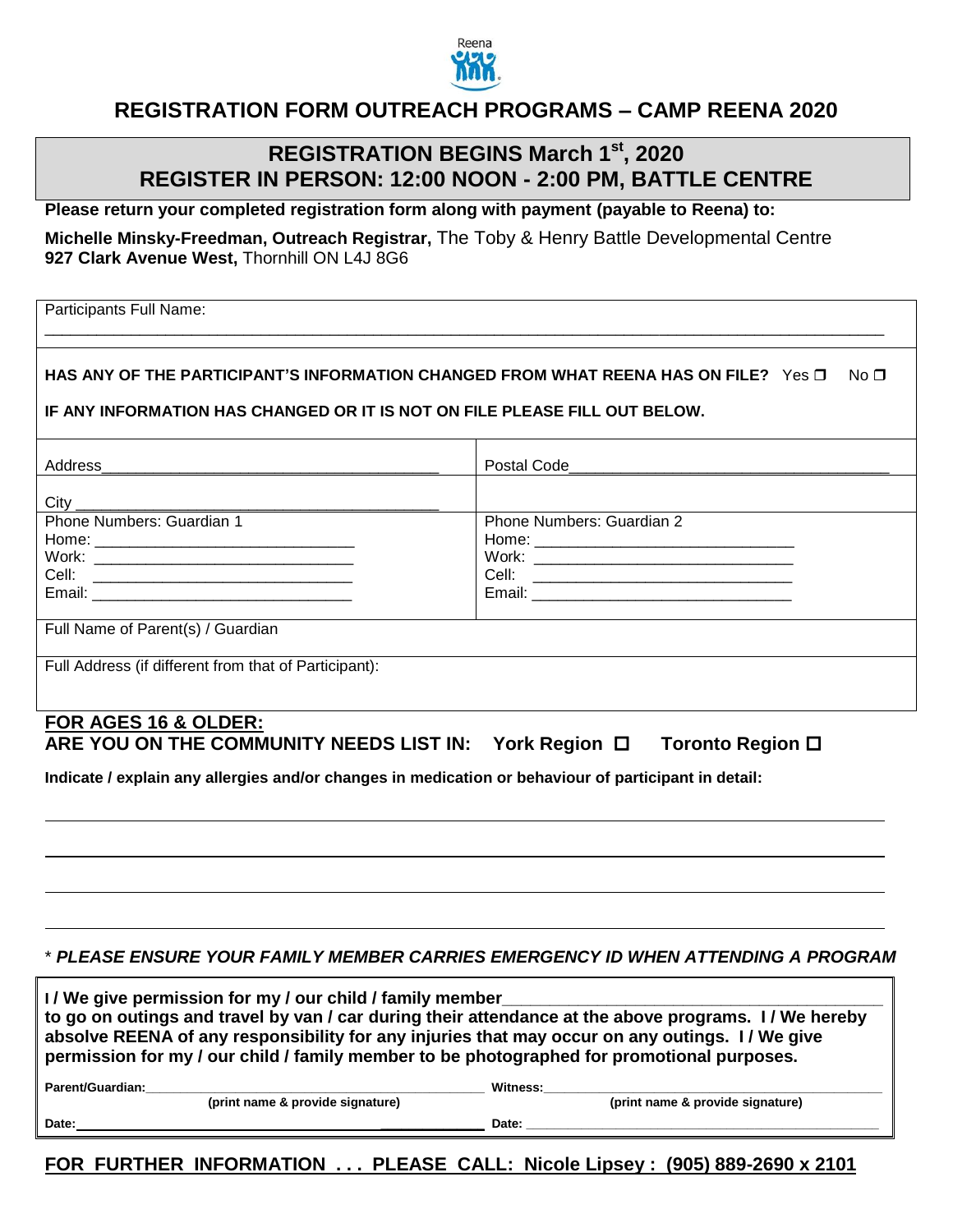| I am a: Child □ Teen □ Adult □                                                |  |  |
|-------------------------------------------------------------------------------|--|--|
| Support Required: $1:1 \quad \square$ $1:2 \quad \square$ $1:3 \quad \square$ |  |  |

**PLEASE NOTE: Children age 12 and under are staffed at a 1:2 ratio and must pay the additional costs**

## **CAMP REENA 2020**

**\*No camp on July 1st (Canada Day) & August 3 rd, 2020 (Civic Holiday)**

| <b>SESSION</b>    | <b>DATES</b>                                          | 1:1   | 1:2   | 1:3   | <b>WEEKS</b> |
|-------------------|-------------------------------------------------------|-------|-------|-------|--------------|
| $1^*$             | $-$ July 3 <sup>rd</sup><br>June $2\overline{9^{th}}$ | \$640 | \$500 | \$370 | $\Box$       |
| 2                 | July 6 <sup>th</sup><br>$-$ July 10 <sup>th</sup>     | \$800 | \$625 | \$465 | $\Box$       |
| 3                 | July $13^{\text{th}}$<br>- July $17^{\text{th}}$      | \$800 | \$625 | \$465 | □            |
| $\overline{4}$    | July $20^{th}$<br>- July $24^{\text{th}}$             | \$800 | \$625 | \$465 | $\Box$       |
| 5                 | July $27^{\text{th}}$ - July $31^{\text{st}}$         | \$800 | \$625 | \$465 | $\Box$       |
| $6*$              | August $4^{th}$ – August $7^{th}$                     | \$640 | \$500 | \$370 | $\Box$       |
| $\overline{7}$    | August 10 <sup>th -</sup> August 14 <sup>th</sup>     | \$800 | \$625 | \$465 | $\Box$       |
| 8                 | August 17 <sup>th</sup> – August 21 <sup>st</sup>     | \$800 | \$625 | \$465 | $\Box$       |
| 9                 | August 24 <sup>th –</sup> August 28 <sup>th</sup>     | \$800 | \$625 | \$465 | ◘            |
| <b>TOTAL COST</b> | \$                                                    |       |       |       |              |
|                   |                                                       |       |       |       |              |

### **Please check off t-shirt size for camp shirt**

| Small   |  |
|---------|--|
| Medium  |  |
| Large   |  |
| X-Large |  |

# **CAMP WAHANOWIN OVERNIGHT 2020**

**PLEASE MAKE TWO SEPARATE PAYMENTS FOR REENA CAMP AND WAHANOWIN**

| <b>DATES</b>                                                          | <b>COST</b>                                            | <b>YES</b> |
|-----------------------------------------------------------------------|--------------------------------------------------------|------------|
| August $4^{\text{th}}$ – August $9^{\text{th}}$<br>(6 Days, 5 Nights) | \$1875.00<br>(Inclusive of travel, staffing and meals) |            |
| <b>TOTAL COST</b>                                                     | D                                                      |            |